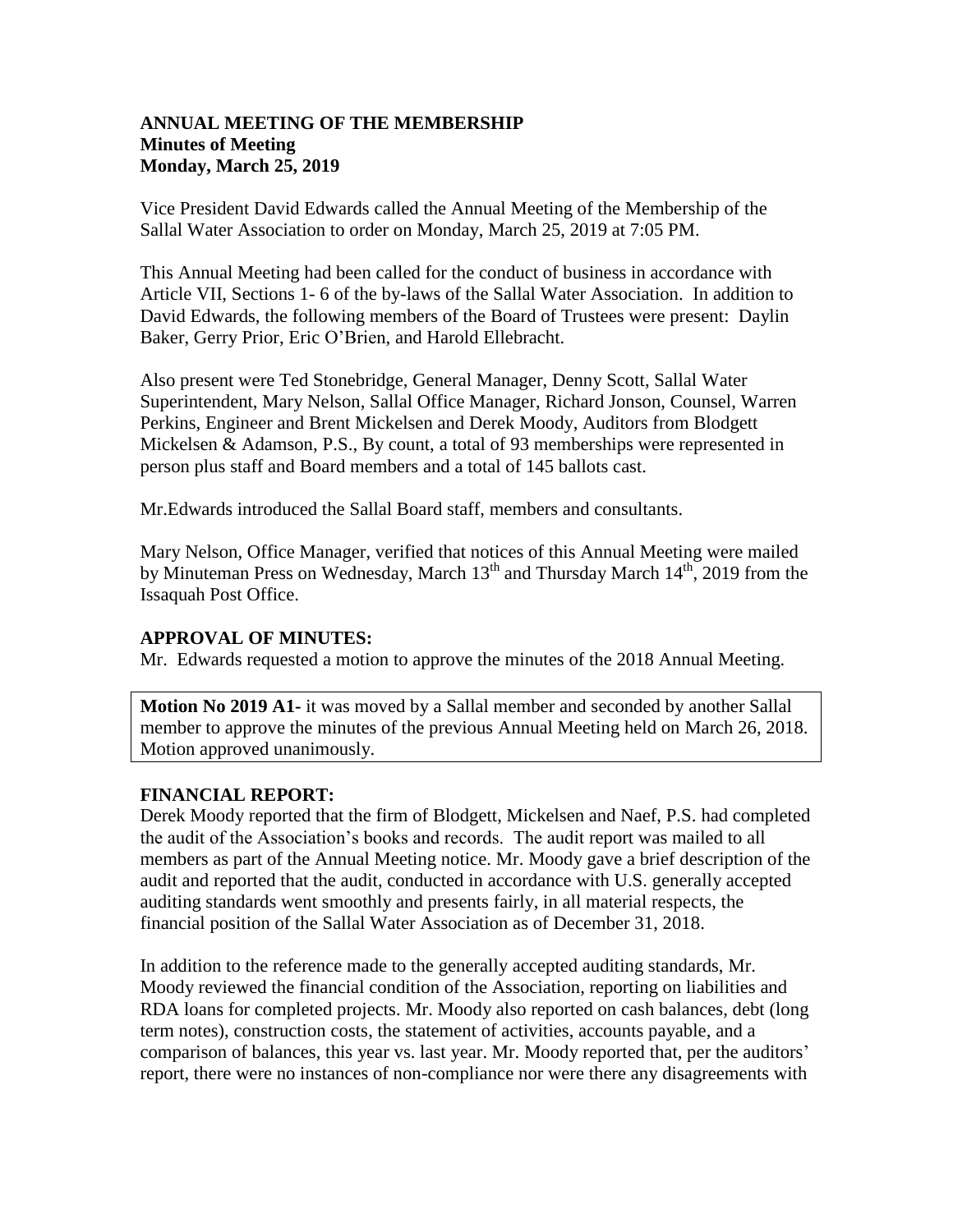management during the audit process. Questions, comments and discussion followed. The auditors exited the meeting at 7:42 pm.

## **PRESIDENT'S REPORT:**

Mr. Edwards reported on the Sallal Water Association's activities during the past year. Sallal continued to provide quality water to all the members with the only interruption due to the Terrell Tank vandalism. Mr. Edwards acknowledged Sallal staff for taking care of the system and the Board for doing a good job.

**New Well Drilled –** A new well was drilled near two existing Rattlesnake Wells for redundancy and reliability.

**New Sallal Office –** The lease at our current location will be expiring in two years. Sallal has engaged an architect to commence planning for a new office and shop building at our existing 5-acre parcel at Edgewick. We are hopeful that the planning, the permitting process and construction will take approximately two years.

**King County Franchise Fee Ordinance –** King County is attempting to impose rent on water, sewer, gas and electric utilities for the use of public right of way. The initial estimate from the County indicates that this may cost Sallal membership as much as 60k per year and is to start to accrue in September of 2018. The County's ordinance was struck down at the Superior Court level and the County has appealed to the State Supreme Court. Updates will be posted on Sallal's website.

**Vandalism at the Terrell Tank –**Mr. Edwards reported that tank improvements are underway and should be completed soon. Mr. Scott explained that this is one of two tanks that does not currently have power for telemetry.

**Contract with the City of North Bend –** The parties remain far apart on terms. The City's water right permit contemplates that Sallal would supply the city with backup mitigation water and the city would sell Sallal non-chlorinated water for general use in the UGA. A new intertie in the location of North Bend's public works facility would be needed for Sallal to take non-chlorinated water from the Centennial well. Questions, comments and discussion followed. Ms. Herman stated that the members want to be able to vote on a supply contract with the City. Ms. Buckner suggested that a special meeting be held to review the Association's water right capacity in detail.

# **UNFINISHED BUSINESS:**

**Bylaw Amendment –** Mr. Edwards stated that Anne Herman has met all the requirements for her Bylaw amendment which was submitted to USDA. The Board also submitted a proposed Bylaw amendment to the USDA which generated much comment about increasing the vote count to an infeasible number. Once the Board hears back from USDA, a special membership meeting will be held to vote on amending the Bylaws. Questions, comments and discussion followed.

# **ELECTION OF TRUSTEES:**

David Edwards reported that three positions on the Board of Trustees have expired. Mary Nelson tabulated the vote count for the trustee election. Mary announced the vote tallies based on mailed-in votes and ballots submitted by members present. Incumbents Daylin Baker received 84 votes, Harold Ellebracht received 82 votes and candidate Michael